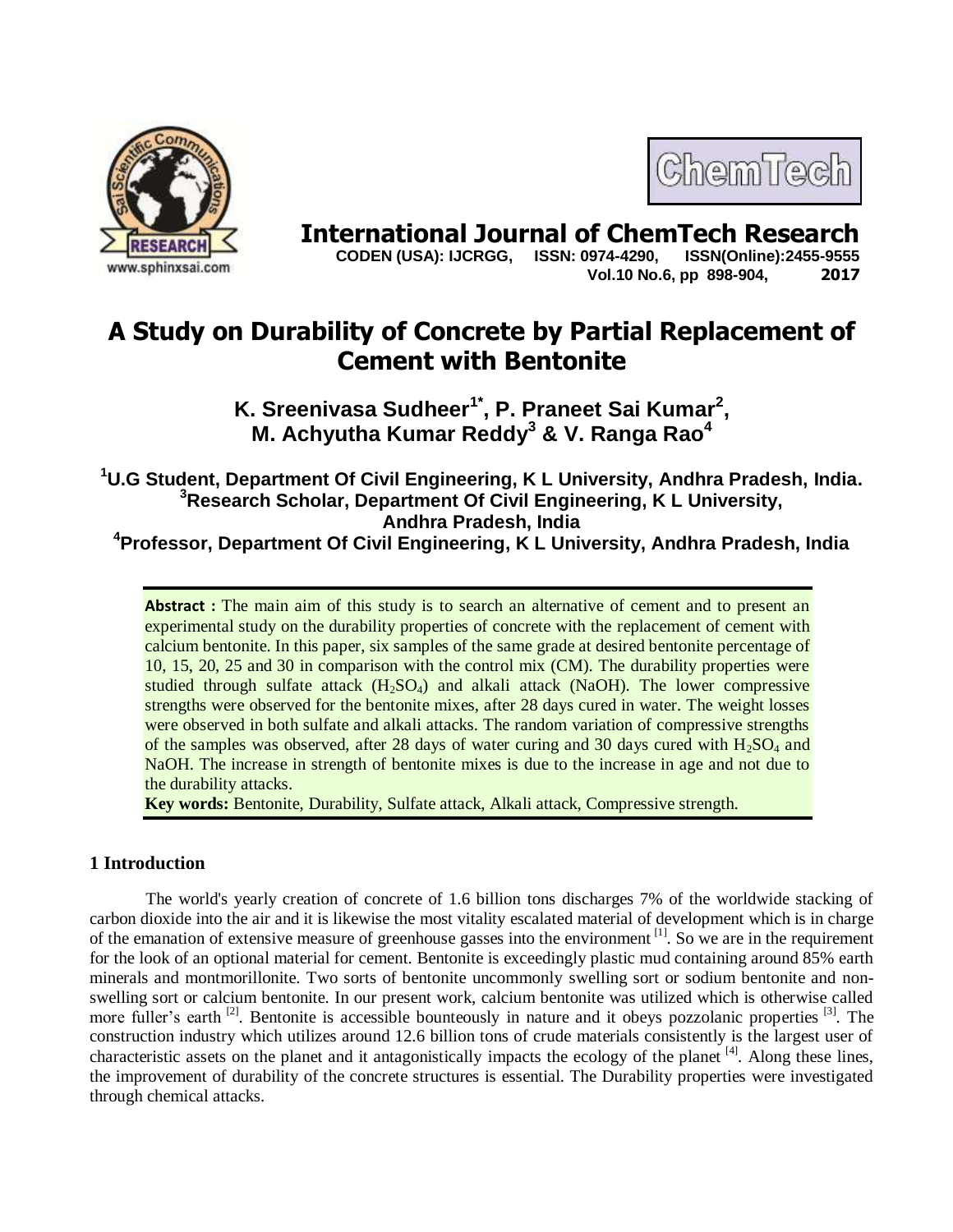#### **2 Materials**

In this experimental work, OPC 43 grade cement was utilized which is having a specific gravity  $3.15^{[5]}$ , standard consistency  $34^{[6]}$ , initial setting time 43 minutes and final setting time 123 minutes<sup>[7]</sup>. fine aggregate confirming to zone-III<sup>[8]</sup>and specific gravity 2.60<sup>[9]</sup>was used. The coarse aggregate of size 20mm and 10mm and specific gravity of 2.64<sup>[9]</sup> were used. Calcium Bentonite having a specific gravity 2.38, Standard consistency 75, and Initial setting time 68 minutes and Final setting time 190 minutes  $[12-15]$ .

## **3. Methodology**

### **3.1. Mix Proportion**

Taking after IS: 10262-2009<sup>[10]</sup>, our mix design was gone for ordinary Portland cement concrete having 28 days compressive strength of 30Mpa for control mix. For control mix having a compressive strength of 30Mpa, the mix proportion arranged is organized in Table 1. Other concrete mixes were prepared by replacing cement by weight with a carved measure of Bentonite i.e., 10, 15, 20, 25, 30 %. Different constituents were kept steady.

| Mix<br>Type | <b>Bentonite</b><br>$(\%)$ | <b>Cement</b><br>$(kg/m^3)$ | <b>Bentonite</b><br>$(kg/m^3)$ | Fine Agg.<br>$(kg/m^3)$ | <b>Coarse</b><br>Agg.<br>$(kg/m^3)$ | W/C | <b>Proportion</b><br>(C:FA:CA) |
|-------------|----------------------------|-----------------------------|--------------------------------|-------------------------|-------------------------------------|-----|--------------------------------|
| <b>CM</b>   |                            | 427.00                      | 0.00                           | 743.60                  | 960.96                              | 0.5 | 1:1.74:2.25                    |
|             |                            |                             |                                |                         |                                     |     |                                |
| $B-10$      | 10                         | 384.30                      | 42.70                          | 740.74                  | 957.26                              | 0.5 | 1:1.73:2.24                    |
| $B-15$      | 15                         | 362.95                      | 64.05                          | 736.73                  | 952.08                              | 0.5 | 1:1.72:2.22                    |
| $B-20$      | 20                         | 341.60                      | 85.40                          | 735.59                  | 950.75                              | 0.5 | 1:1.73:2.23                    |
| $B-25$      | 25                         | 320.25                      | 106.75                         | 733.18                  | 947.50                              | 0.5 | 1:1.71:2.21                    |
| $B-30$      | 30                         | 298.90                      | 128.10                         | 730.67                  | 944.25                              | 0.5 | 1:1.711:2.211                  |

**Table 1 Mix proportion**

### **3.2. Compressive Strength Test Procedure**

To assess the impact on compressive strength cube specimens were made and cured as shown in Fig1. Standard sized cube specimens of 15 X 15 X 15 cm according to IS: 516-1959<sup>[11]</sup> were tested for compressive strength utilizing the compressive testing machine were shown in Fig2. The results of compressive strength were tabulated in Table 2.

| Table 2. Compressive strength results in MPa |  |  |
|----------------------------------------------|--|--|
|                                              |  |  |

| S.No | Mix type | Compressive strength in MPa (28 days) |
|------|----------|---------------------------------------|
|      | CM       | 38.804                                |
|      | $B-10$   | 27.032                                |
|      | $B-15$   | 25.724                                |
|      | $B-20$   | 25.942                                |
|      | $B-25$   | 17.004                                |
|      | $B-30$   | 15.260                                |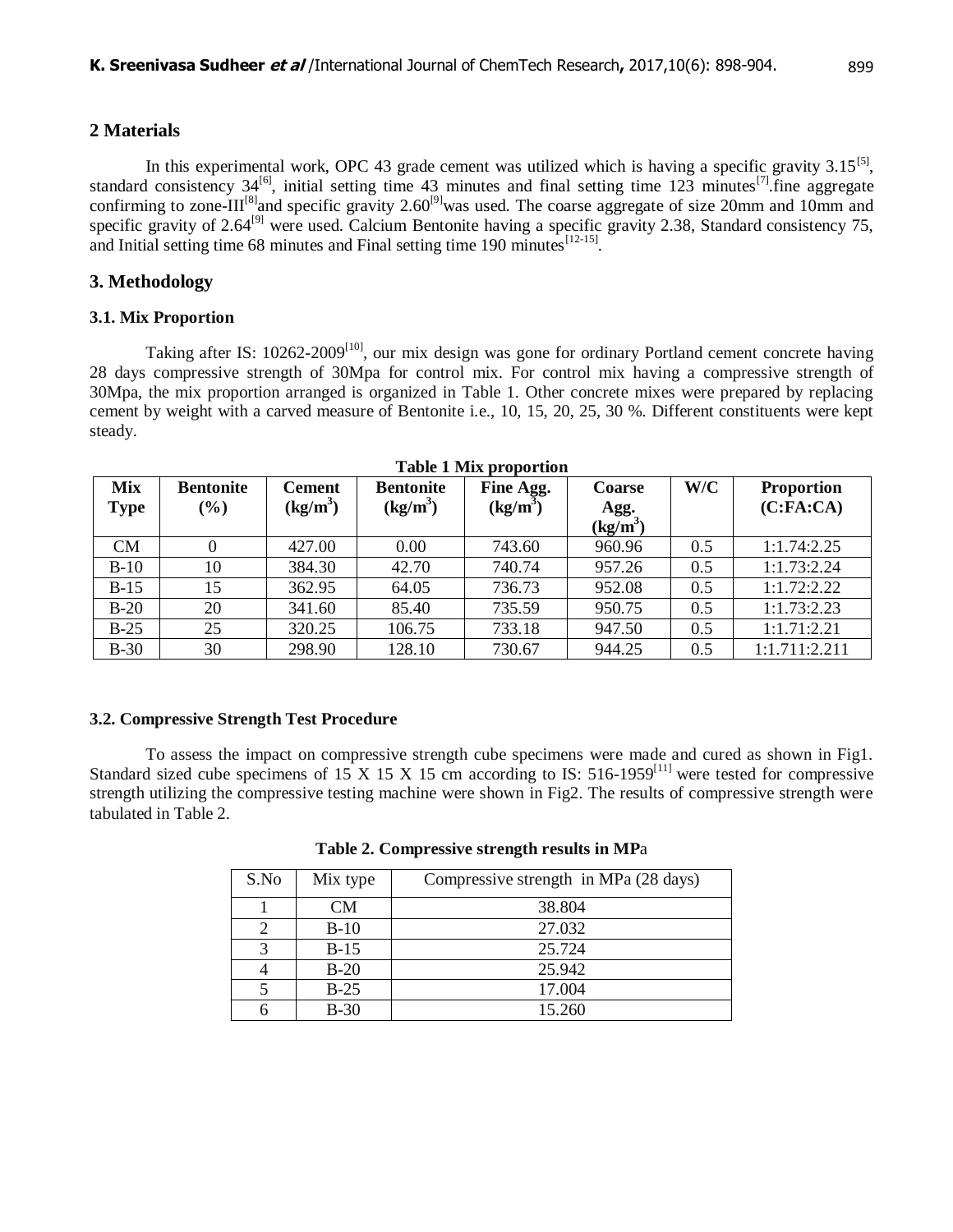

**Figure 1 Cubes after 28 days of water curing**



**Figure 2 Cubes testing for compressive strength**

## **3.3. Durability Studies**

For acid attack and alkali attack test concrete cubes of size 15X15X15 cm are prepared for various percentages of Bentonite. The specimens are then weighed and immersed in 2% Sulfuric acid<sup>[16]</sup> (H<sub>2</sub>SO<sub>4</sub>) shown in Fig4 and 2% Sodium Hydroxide (NaOH) solution of 10 Molar for 30 days shown in Fig3 after 28 days of water curing. After 30 days of immersing in acid and alkali solution, the weights and compressive strength of the cubes were taken and the failure samples were shown in Fig5. The physical properties of the chemicals were tabulated in Table 3. The changes in compressive strength were tabulated in Table 4 and Table 6.

| Tuble e Thypreur Troper mes or Chemicans Csea |                      |                          |                                    |  |  |  |
|-----------------------------------------------|----------------------|--------------------------|------------------------------------|--|--|--|
| S. No                                         | Property             | $H_2SO_4$                | <b>NaOH</b>                        |  |  |  |
|                                               | <b>IUPAC ID</b>      | Sulfuric acid            | Sodium oxidanide, Sodium Hydroxide |  |  |  |
|                                               | Molar mass           | 98.079g/mol              | $39.997$ g/mol                     |  |  |  |
|                                               | Density              | $1.84$ g/cm <sup>3</sup> | $2.13$ g/cm <sup>3</sup>           |  |  |  |
|                                               | <b>Boiling Point</b> | 337°C                    | 1388°C                             |  |  |  |
|                                               | Melting Point        | $10^{\circ}$ C           | $318^{\circ}$ C                    |  |  |  |

| <b>Table 3 Physical Properties of Chemicals Used</b> |  |  |
|------------------------------------------------------|--|--|
|                                                      |  |  |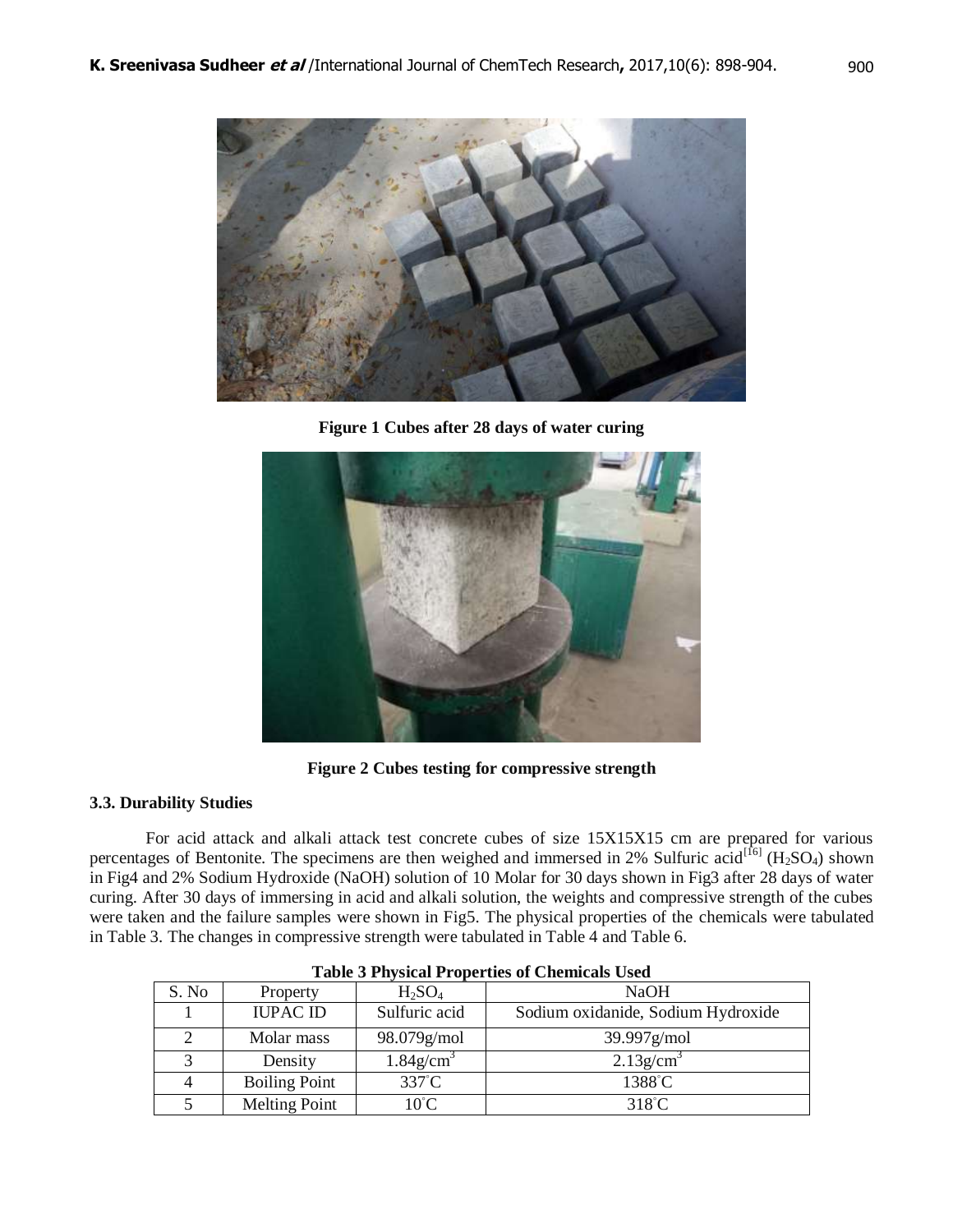| <b>Table + Change in Compressive Strength With <math>270</math></b> $11250q_4$ |                            |                                      |  |  |  |
|--------------------------------------------------------------------------------|----------------------------|--------------------------------------|--|--|--|
| Mix type                                                                       | Compressive strength at 28 | Compressive strength after immersion |  |  |  |
|                                                                                | days (MPa)                 | in acid for 30 days (MPa)            |  |  |  |
| <b>CM</b>                                                                      | 38.804                     | 20.050                               |  |  |  |
| $B-10$                                                                         | 27.032                     | 20.710                               |  |  |  |
| $B-15$                                                                         | 25.724                     | 29.860                               |  |  |  |
| $B-20$                                                                         | 25.942                     | 23.106                               |  |  |  |
| $B-25$                                                                         | 17.004                     | 25.280                               |  |  |  |
| $B-30$                                                                         | 15.260                     | 16.347                               |  |  |  |

Table 4 Change in Compressive Strength With 20/<sub>H2</sub>SO<sub>4</sub>

**Table 5 Change in Weight of bentonite mixes With 2% H2SO<sup>4</sup>** attack

| Mix type | Weight of specimens before | Weight of specimens after |  |
|----------|----------------------------|---------------------------|--|
|          | immersion(grams)           | immersion (grams)         |  |
| CM       | 8035                       | 7890                      |  |
| $B-10$   | 8120                       | 7815                      |  |
| $B-15$   | 8140                       | 8095                      |  |
| $B-20$   | 8020                       | 7965                      |  |
| $B-25$   | 8015                       | 7955                      |  |
| $B-30$   | 8035                       | 8015                      |  |

**Table 6 Change in Compressive Strength with 2% NaOH**

| Mix type | Compressive strength at | Compressive strength after immersion in |
|----------|-------------------------|-----------------------------------------|
|          | 28 days (MPa)           | alkali for 30 days (MPa)                |
| CM       | 38.804                  | 34.008                                  |
| $B-10$   | 27.032                  | 30.080                                  |
| $B-15$   | 25.724                  | 34.440                                  |
| $B-20$   | 25.942                  | 22.450                                  |
| $B-25$   | 17.004                  | 18.965                                  |
| $B-30$   | 15.260                  | 18.090                                  |

**Table 7 Change in Weight With 2% NaOH**

| Mix type  | Weight of specimens before | Weight of specimens after |
|-----------|----------------------------|---------------------------|
|           | immersion(grams)           | immersion(grams)          |
| <b>CM</b> | 8230                       | 8105                      |
| $B-10$    | 8180                       | 8105                      |
| $B-15$    | 8190                       | 8025                      |
| $B-20$    | 8025                       | 7940                      |
| $B-25$    | 8035                       | 7860                      |
| $B-30$    | 8120                       | 7965                      |

## **4. Results and Discussion**

The compressive strength of the mixes is taken for 28 days of water curing. The comparison between the compressive strength of 28 days of water curing and compressive strength of 30 days of sulfate attack and alkali attack after 28 days of water curing. The compressive strength of CM in sulfate attack is 20.050 MPa and in alkali attack is 34.008 MPa, 48.33% and 12.35% are decreased than CM of 28 days of water curing. B-10 shown 20.710 MPa in sulfate attack, 23.38% decrease than B-10 of 28 days of water curing and also it showed 30.080 MPa in alkali attack, 11.27% increase than B-10 of water curing. B- 15 shown 29.860 MPa and 34.440 MPa in sulfate attack and alkali attack, 16.07% and 33.88% increase than B-15 of water curing. B- 20 shown 23.106 MPa and 22.420 MPa in sulfate and alkali attack, 10.93% and 13.46% decrease than B-20 of water curing. B- 25 shown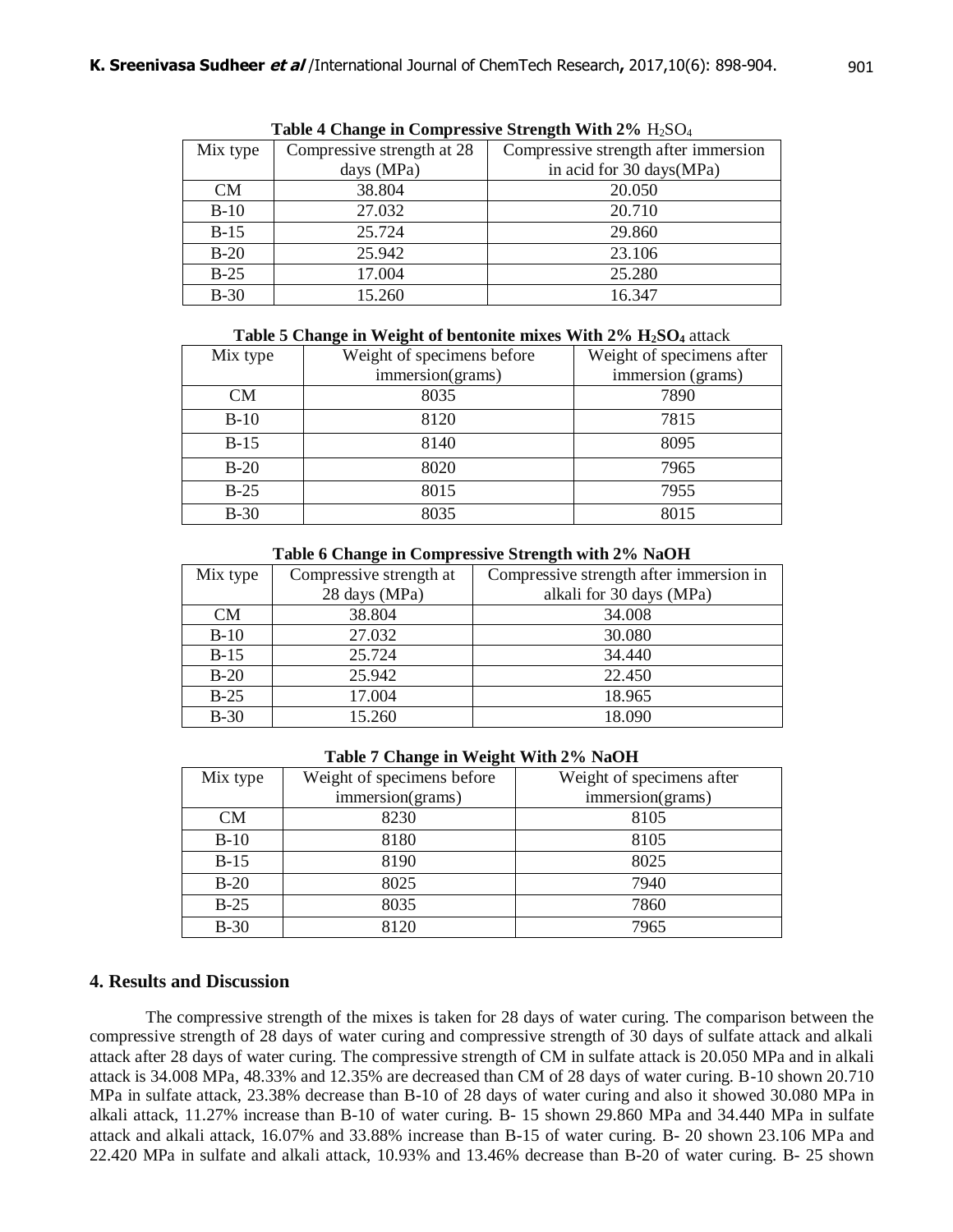25.280 MPa and 18.965 MPa in sulfate and alkali attack, 48.67% and 11.53% increase than B-25 of water curing. B- 30 shown 16.347 MPa and 18.090 MPa in sulfate and alkali attack, 7.123% and 18.54% increase than B-30 of water curing. The compressive strengths variations were shown in Fig 6.

The weights are taken after 28 days of water curing and the weights are taken after 30 days of sulfate and alkali attack and the following comparison are done. CM showed 7890 grams and 8105 grams in sulfate attack and alkali attack, 1.8% and 1.5 % decrease than CM of 28 days of water curing. B-10 shown 7815 grams and 8105 grams in sulfate and alkali attack, 3.7% and 0.91% decrease than B-10 of water curing. B- 15 shown 8095 grams and 8025 grams in sulfate attack and alkali attack, 0.55% and 2.01% decrease than B-15 of water curing. B- 20 shown 7695 grams 7940 grams in sulfate and alkali attack, 4.05% and 1.05% decrease than B-20 of water curing. B -25 shown 7955 grams and 7860 grams in sulfate and alkali attack, 0.74% and 2.17% decrease than B-25 of water curing. B- 30 shown 8015 grams and 7965 grams in sulfate and alkali attack, 0.24% and 1.90% decreased than B-30 of water curing. The changes in weights were tabulated in Table 5 and Table 7.



**Figure 3 Cubes immersed in alkali solution**



**Figure 4 Cubes immersed in acid solution**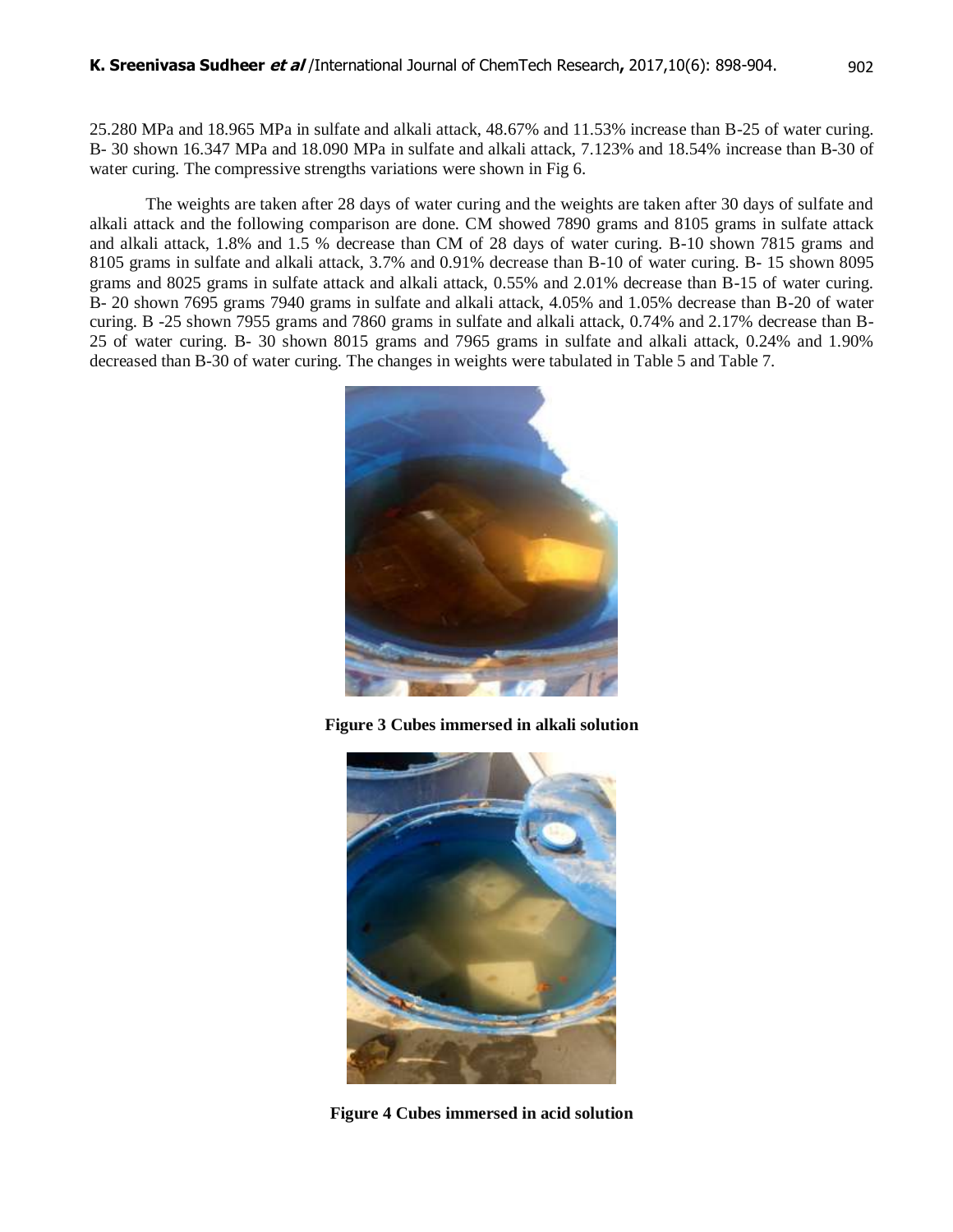

**Figure 5 Failure Samples after durability attacks**



#### **Figure 6 Graph showing variations in compressive strengths after water curing, sulfate attack, alkali attack**

#### **5. Conclusion:**

The following conclusion are drawn after the finish of the experimental work, the compressive strength of bentonite mixes were reduced at the age of 28 days in comparison to the CM, B-10 shown optimum among all blended mixes. A little bit Weight loss was observed in alkali, high % of weight was observed in acid attack for all mixes, B-20 shown 4.05%. In sulfate attack, the compressive strength is increased in B-15, B-25, and B-30 concrete mixes and decreased in CM, B-10, and B-20 concrete mixes. In alkali attack the compressive strength is increased in B-10, B-15, B-25, B-30 concrete mixes and decreased in CM, B-20 concrete mixes. The control mix does not increase its compressive strength but Bentonite mixes increased their strength due to increase in age. The increase in the compressive strength is because of the increase in age but not due to the sulfate and alkali attacks.

### **References**

- 1. Mehta, P.K., Reducing the Environmental Impact of Concrete, Concrete International, 23(10), pp. 61-66, Oct. 2001.
- 2. Indian mineral yearbook. Part-III: mineral reviews, 52ed edition, Bentonite, Government of India, Ministry of mines, Indian bureau of mines, 2013.